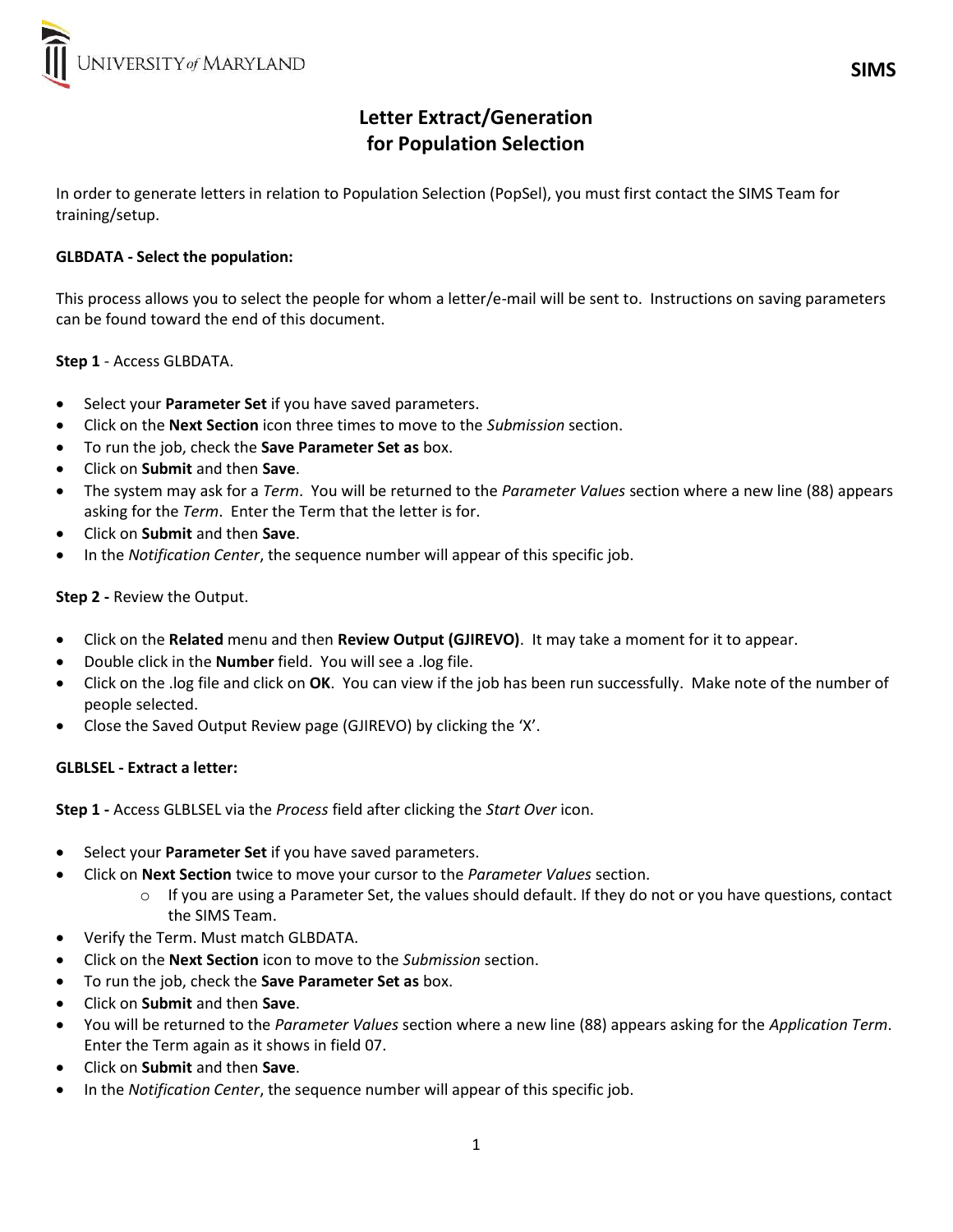

#### Step 2 - Review the Output.

- Click on the Related menu and then Review Output (GJIREVO). It may take a moment for it to appear.
- Double click in the Number field. You will see a .log file.
- Click on the .log file and click on OK. Under "The following variables were not extracted for letter:", if nothing appears, the job has run successfully. If any errors appear, they may need to be fixed in the database. Once fixed, this step may be repeated. Contact the SIMS Team if you have any questions.

#### GLRLETR - Create a Mail Merge Data File:

Step 1 - Access GLRLETR via the Process field after clicking the Start Over icon.

- Select your Parameter Set if you have saved parameters.
- Click on Next Section twice to move your cursor to the Parameter Values section.
- Verify the Term. Must match GLBLSEL.
- Click on the Next Section icon to move to the Submission section.
- To run the job, check the Save Parameter Set as box.
- Click on Submit and then Save.
- In the Notification Center, the sequence number will appear of this specific job.

#### Step 2 - Review the Output.

- Click on the Related menu and then Review Output (GJIREVO). It may take a moment for it to appear.
- Double click in the **Number** field. You should see three files: a *.loq* file, a *.lis* file and a *.doc* file.

#### .log file

 Look for the message "Run Sequence Number….. :glrletr completed successfully". If you do not see it, contact the SIMS Team.

#### .lis file

This is a report of people who got a letter. The letter count should match the number of people selected from Step 2 for GLBDATA on Pg. 1.

#### .doc file

This is the mail merge data file.

- Click on the Tools menu and select Show Document (Save and Print File). Click "yes" to showing the file in a browser. In the new window that opens, select File: Save as and save the file as "GLRLETR.doc" to your C/:Temp folder (My Computer > C/:Drive > TEMP folder).
- Run the mail merge in Microsoft Word. This must be done before running another letter.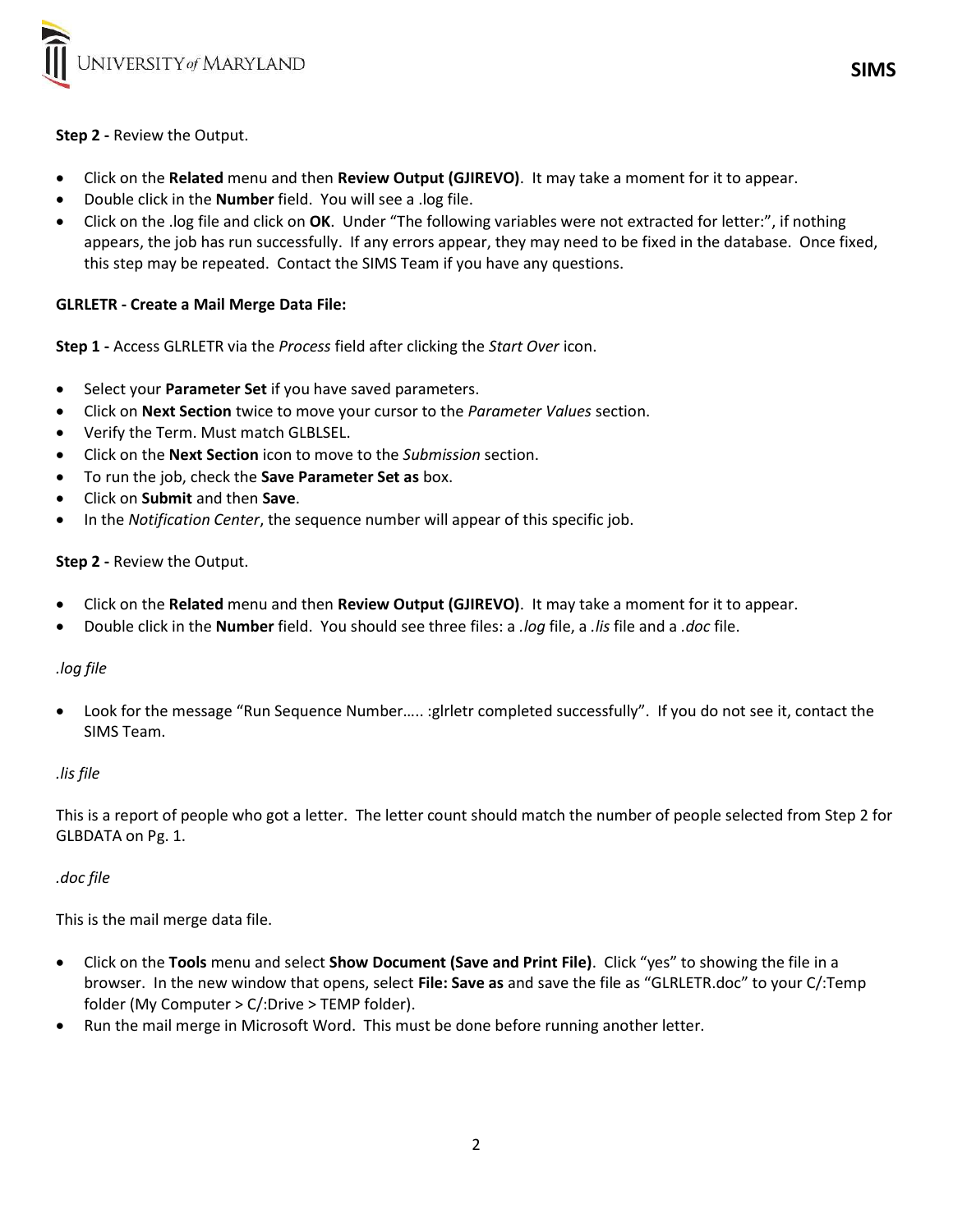

#### Delete the Population:

Once the process is complete, a best practice is to delete the people from the PopSel once you've completed the mail merge.

- Access GLAEXTR.
- Verify that the Application and Select ID fields match parameters 06 and 01, respectively, from GLBDATA. If they do not, or if they do not pre-fill, use the search icons to select the appropriate information.
- Select the Delete All checkbox.
- Click on the Save icon.

## Setting Parameters

If parameters need to be set or updated, click on Next Section twice to move your cursor to the Parameter Values section. Using the search icon next to Values, you can select a value when appropriate.

#### For GLBDATA – Selecting the Population:

| 01 | Use the "Values" icon to select the correct population. GLISLCT will open. You will need<br>to select the appropriate application (Admissions, Recruiting, etc.) in order to select the<br>corresponding populations. |
|----|-----------------------------------------------------------------------------------------------------------------------------------------------------------------------------------------------------------------------|
| 02 | N/A                                                                                                                                                                                                                   |
| 03 | N/A                                                                                                                                                                                                                   |
| 04 | N/A                                                                                                                                                                                                                   |
| 05 | N/A                                                                                                                                                                                                                   |
| 06 | Application Code. Must match application from GLISLCT from field 01.                                                                                                                                                  |
| 07 | Enter "DTUFARES".                                                                                                                                                                                                     |
| 08 | Leave blank.                                                                                                                                                                                                          |

#### For GLBLSEL – Extracting a Letter:

| 01 | <b>Application Module.</b>                  |
|----|---------------------------------------------|
| 02 | $^{\prime\prime}$ N $^{\prime\prime}$ .     |
| 03 | Letter code.                                |
| 04 | Population Selection name.                  |
| 05 | Who created the PopSel. Usually "DTUFARES". |
| 06 | Whoever ran GLBDATA.                        |
| 07 | Term for which the letter is to be run.     |
| 08 | Leave blank.                                |
| 09 | Leave blank.                                |
|    |                                             |